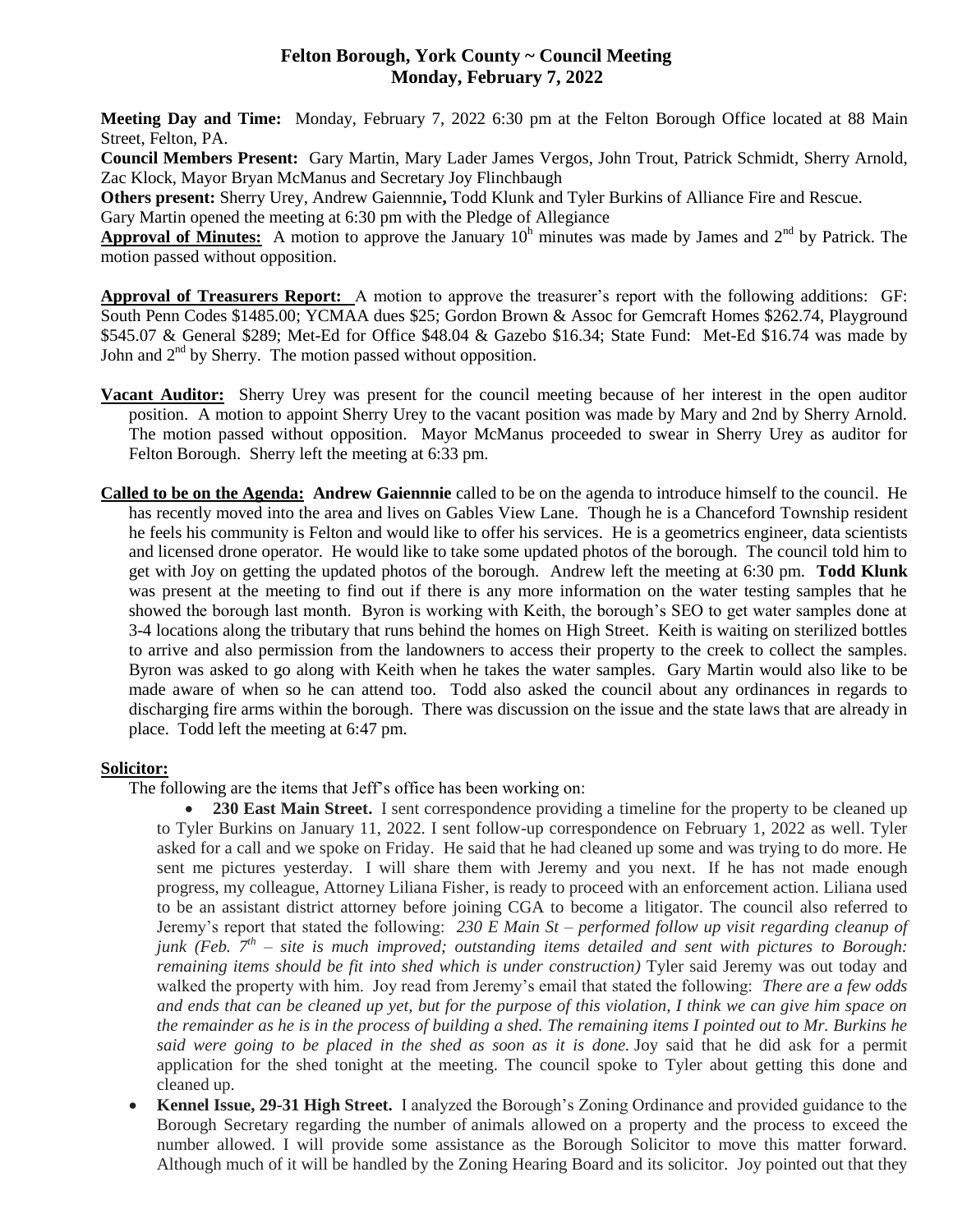currently have 10 dogs on the property and it seems that they are breeding them. There have been numerous written complaints turned into the office. They said they were going to put in for a Zoning Hearing for a variance for their property but as of today they have not done so. Jeff has provided guidance on proceeding with enforcement of the borough's ordinances that they are in violation of and the notices will be going out tomorrow. They will have 30 days to comply.

 **Nuisance Ordinance.** We are in the process of drafting an updated Nuisance Ordinance and will provide to you upon completion for your review and adoption.

## **Engineer** –

- Church Avenue storm drain replacement they have completed all the work except for the paving and the seeding that needs to be done when the weather is a little better. The project went very well.
- Storm drainage in the borough Byron would suggest that the borough look at replacing the piping from the corner of Main Street and Church Avenue to where they just replaced to complete that section. The council agreed and asked Byron to get some pricing together for next month. The borough is using the American Rescue Funds to do this work. The borough will receive the other half of the funding this summer. Byron left the meeting at 7:14 pm.

## **Code Enforcement**

- Updates from Jeremy
	- o 120 Main St BCO sent violation notice for use of pool without required UCC permit or inspections
	- o 29 High St violation notice sent for construction of fence without permit
	- o 39 Main St violation notice sent for junk
- 29/31 High Street dog complaints

# **Old Business:**

- Pothole repairs
- Water testing on High Street was discussed earlier
- Red Lion Ave

o Stormwater Televising Update – hasn't taken place yet. Contractor has been down and looked at the project but wanted to do some cleaning out at the entrances so he can get his camera in. Should take place soon.

• DCNR Playground – working on turning in the bills for the  $2<sup>nd</sup>$  reimbursement from the grant.

 Penn Waste penalty for missed collection – the council reviewed the letter from Joel in regards to waiving the penalty. A motion to not impose the penalty for the missed collection the first week of January was made by Mary and  $2<sup>nd</sup>$  by John. The motion passed but was opposed by James. James feels that we have a contract and they need to provide the service and if they are unable to then they need to figure out a way to do it. The council wants Joy to make sure Joel knows that this missed collection has been noted and this will be the only time the penalty will be waived. The borough has gotten a lot of grief over the large increase with the new contract and they expect to receive the service they pay for.

• Notary update on cost – Joy wanted to let the council know that when she signed up for the classes and the needed items the cost came out to \$500 due to an additional class that she would like to take. A motion to allow Joy to proceed with the notary classes was made by Patrick and  $2<sup>nd</sup>$  by James. The passed without opposition.

# **New Business:**

- **Ambulance Report** there were 3 calls in the borough in January.
- **Phillip Sherfey Zoning Hearing Board resignation letter** Phillip has moved outside of the borough and has resigned from his position on the Zoning Hearing Board. A motion to accept his resignation was made by Mary and  $2<sup>nd</sup>$  by James. The motion passed without opposition. The borough needs to find someone to take that open seat. As of now there are only 2 on the Zoning Hearing Board, which they could hear a case.
- **Zoning** caterer renting the fire hall for 6 months. Dick Sterner of Alliance Fire and Rescue contacted the office about a caterer renting their Union Station Hall for 6 months to prepare his catered meals. It is an allowable use as per the Zoning Ordinance and letter was provided to the fire company.
- **Zoning Hearing Fee** The current fee for a zoning hearing is \$400 and this was put in place a long time ago. A motion to make the Zoning Hearing Fee \$500 was made by Patrick and 2<sup>nd</sup> by Mary. The motion passed without opposition.

### **Alliance Fire and Rescue –** Tyler Burkins

• There were a total of 130 calls in January. 3 of them were assisting the ambulance in the borough.